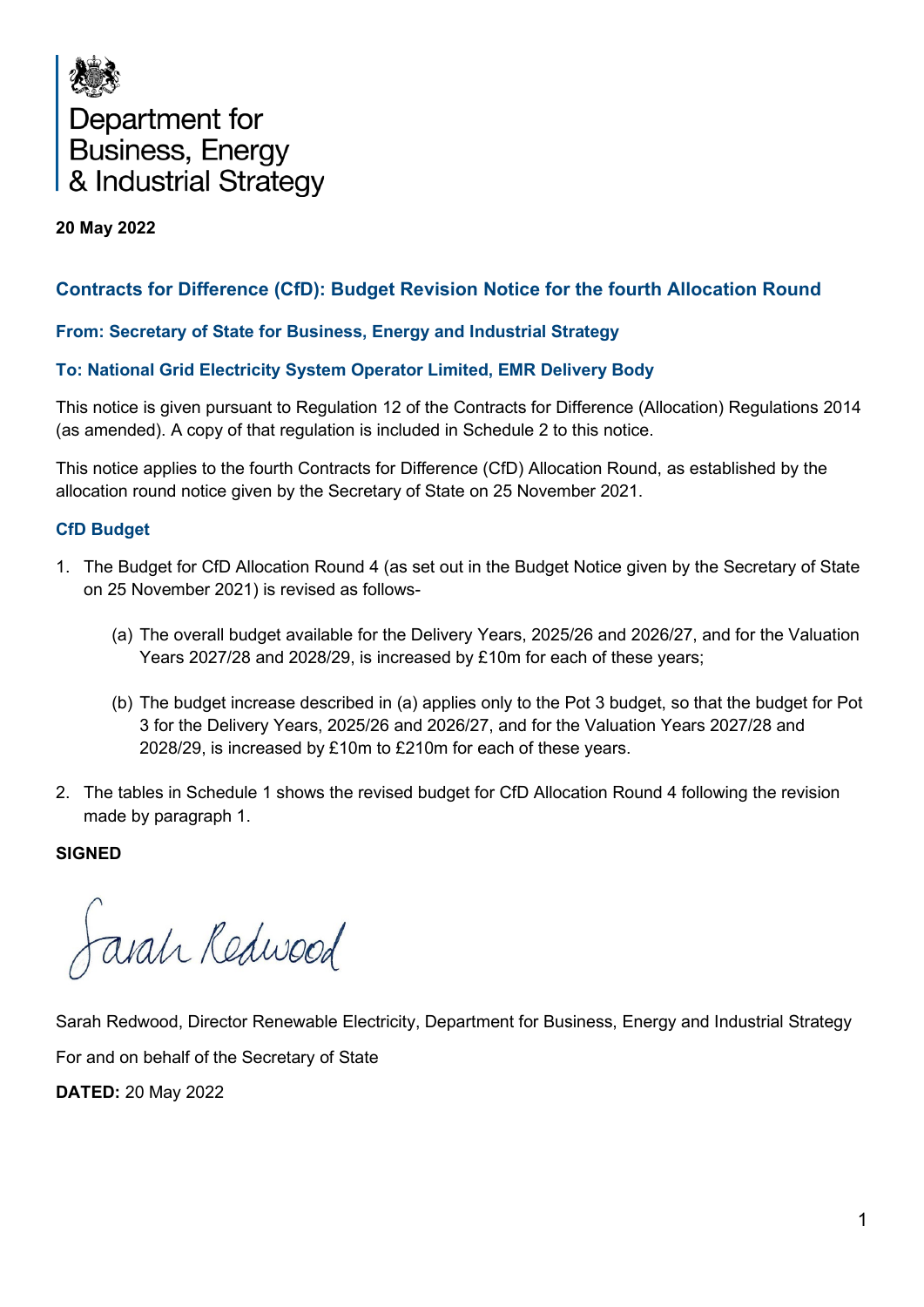# **Schedule 1 Revised budget for fourth CFD Allocation Round**

|                                              | <b>Delivery and Valuation Years</b> |        |        |        |        |        |
|----------------------------------------------|-------------------------------------|--------|--------|--------|--------|--------|
|                                              | 2023/4                              | 2024/5 | 2025/6 | 2026/7 | 2027/8 | 2028/9 |
| Overall budget (£ million in 2011/12 prices) | 10                                  | 10     | 295    | 295    | 285    | 285    |
| Pot 1                                        | 10                                  | 10     | 10     | 10     |        |        |
| Pot 2<br>Inclusive of:                       | $\sim$                              |        | 75     | 75     | 75     | 75     |
| - Minimum for Floating Offshore Wind         | ۰                                   |        | 24     | 24     | 24     | 24     |
| - Minimum for Tidal Stream                   | $\sim$                              |        | 20     | 20     | 20     | 20     |
| Pot 3                                        | ۰                                   |        | 210    | 210    | 210    | 210    |

## **Table 1: Budget, in monetary terms, for the fourth CFD Allocation Round**

## **Table 2: Budget, in capacity terms (MW), for the fourth CFD Allocation Round**

|                            | Capacity |
|----------------------------|----------|
| Pot 1                      | 5,000 MW |
| Inclusive of:              |          |
| - Maximum for Onshore Wind | 3,500 MW |
| - Maximum for Solar PV     | 3,500 MW |
| Pot 2                      |          |
| Pot 3                      |          |

**Key:**

Delivery Year Valuation Year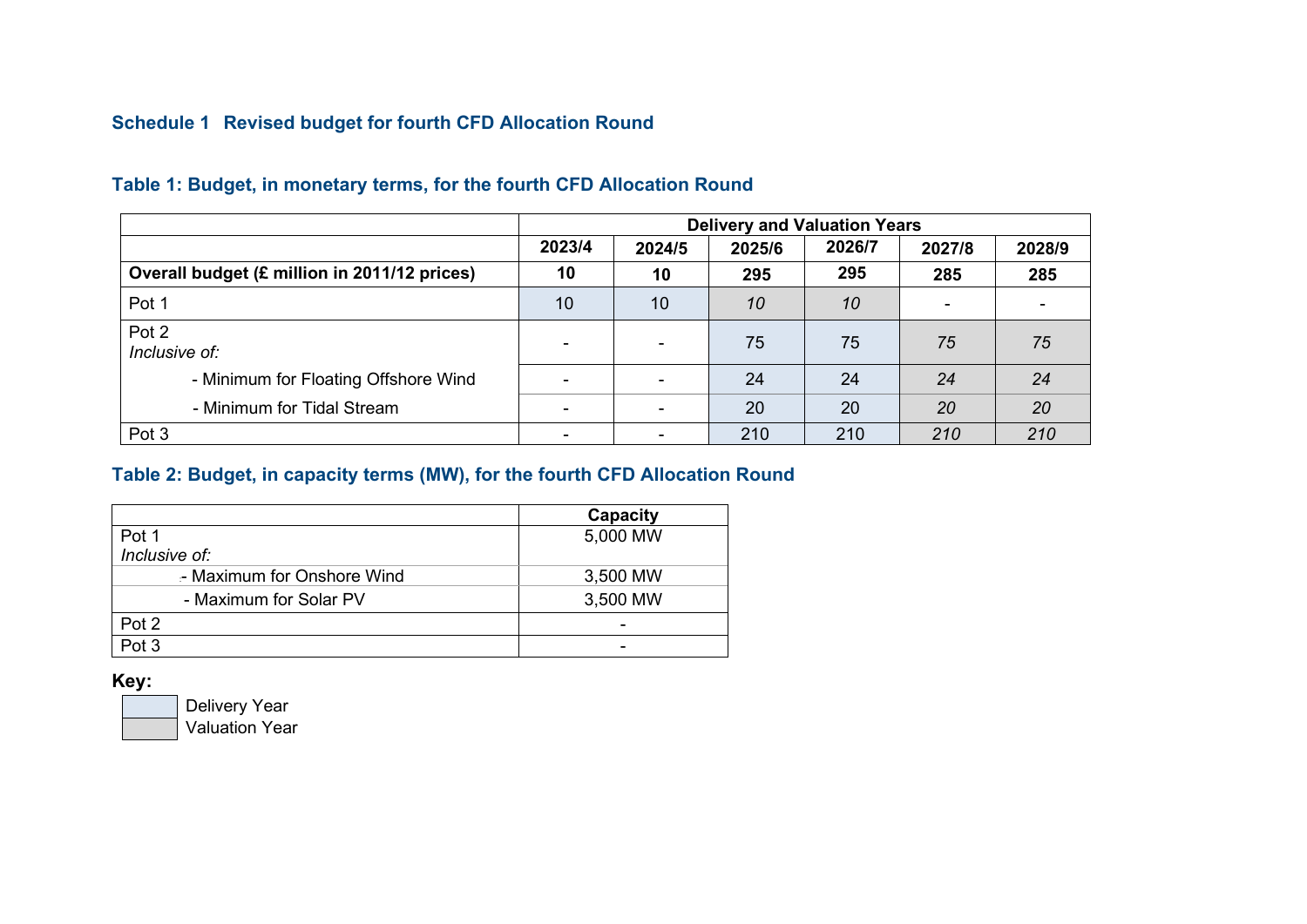# **Schedule 2 to the Budget Revision Notice for CfD Allocation Round 4**

Regulations 11 – 13 of the Contracts for Difference (Allocation) Regulations 2014 (as amended)

### **11 Budget notices**

- (1) The Secretary of State must by notice ("a budget notice") specify—
	- (a) the overall budget which is available for each delivery year applicable to an allocation round; and
	- (b) the administrative strike prices applicable to applications in an allocation round.
- (2) The Secretary of State may in a budget notice specify any of the following—
	- (a) budgets which are reserved for the descriptions of applications specified in the notice ("minima");
	- (b) maximum budgets which apply to the descriptions of applications specified in the notice ("maxima");
	- (c) a division of the overall budget such that a different part ("pot") of the overall budget applies to the description of applications specified in the notice.
- (3) Where maxima or minima are specified, they may be expressed as—
	- (a) a sum of money;
	- (b) an amount of capacity of electricity generation; or
	- (c) a combination of (a) and (b).
- (4) Where—
	- (a) the overall budget is expressed as a sum of money; and
	- (b) that sum is stated by reference to a price which is not current at the date of the budget notice,

the budget notice must include a factor which, when applied to that sum, converts that sum into a price which is current at that date.

- (4A) Where any budget referred to in paragraph (1)(a) or (2) (that is to say, the overall budget, a minimum, a maximum or a pot) is expressed as an amount of capacity of electricity generation, the Secretary of State may specify in the budget notice that a "soft constraint" applies to that amount; and in such a case, the amount of capacity of electricity generation may be exceeded, but only in accordance with the provisions of the allocation framework that applies to that allocation round.
- (5) A budget notice must—
	- (a) be given to the delivery body;
	- (b) identify the allocation round to which the budget notice applies; and
	- (c) be given no later than 10 working days before the commencement date of the allocation round.

## **12 Budget revision**

- (1) This regulation applies where the Secretary of State has given a budget notice in respect of an allocation round.
- (2) Subject to the application of paragraph (5), the Secretary of State—